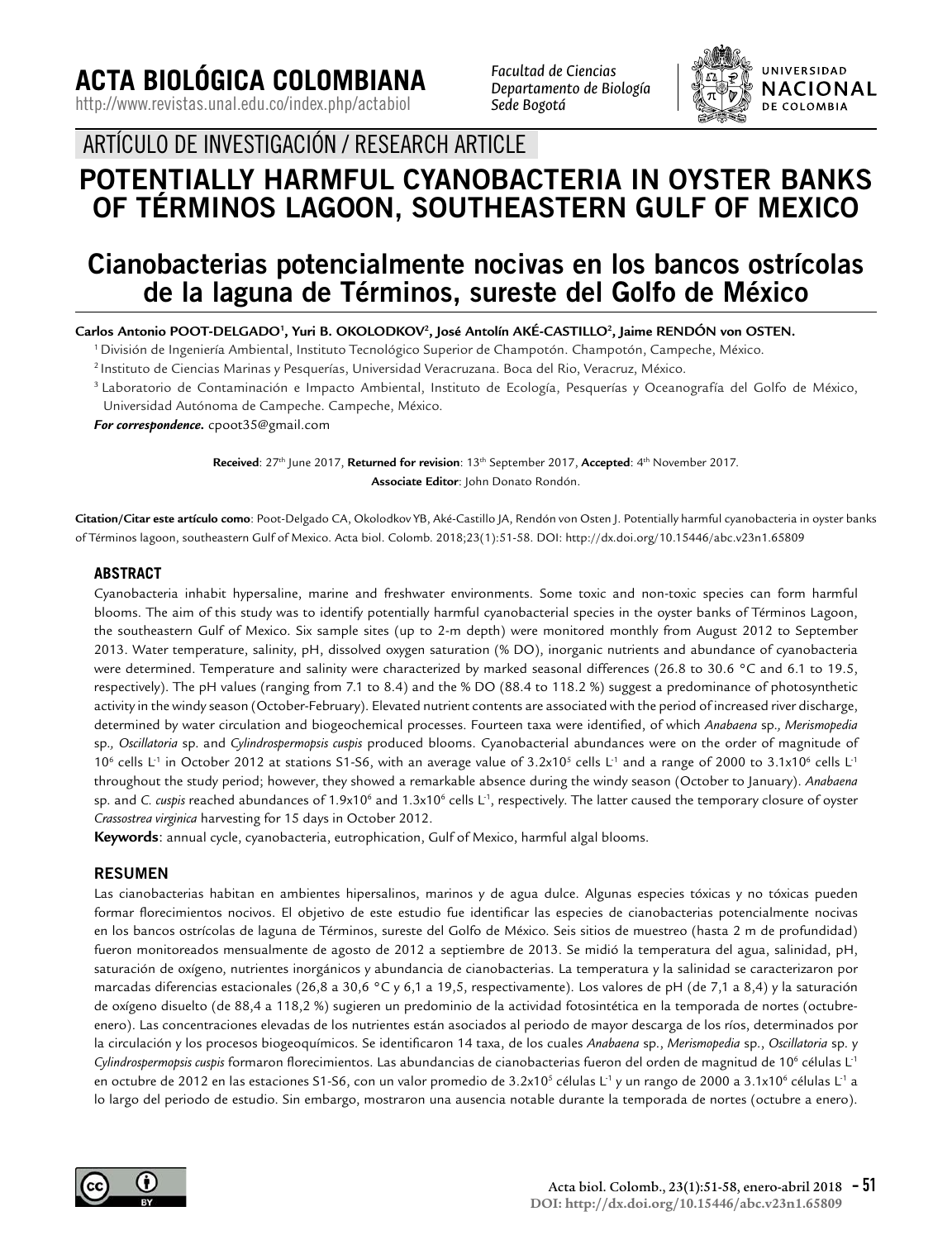*Anabaena* sp. y C. *cuspis* alcanzaron abundancias de 1.9x10<sup>6</sup> y 1.3x10<sup>6</sup> células L<sup>.</sup>1, respectivamente. Este último causó el cierre temporal de la colecta del ostión *Crassostrea virginica* durante 15 días en octubre de 2012.

**Palabras clave**: cianobacterias, ciclo anual, eutrofización, florecimientos algales nocivos, Golfo de México.

#### **INTRODUCTION**

Cyanobacteria are a diverse group of photosynthetic microorganisms with specific physiological and morphological characteristics that allow them to adapt to a wide range of habitats including pelagic and benthic environments where they are highly competitive (Liotenberg *et al*., 1996; Morvan *et al*., 1997; Oren, 2000). Some species can survive under extreme environmental conditions such as deserts, hot springs and alkaline lakes (Oren, 2000).

The growth of cyanobacteria in aquatic environments is controlled by a variety of environmental factors, and adequate nutrient conditions, temperature, hydrogen potential (pH) and illumination are required for their cultivation (Kebede and Ahlgren, 1996). Cyanobacteria can grow in both saline and non-saline environments, as well as showing a greater probability of colonizing various aquatic environments, compared to those that are strictly freshwater or halophilic (Rosales-Loaiza *et al*., 2004). In particular, planktonic cyanobacteria frequently proliferate in eutrophic freshwater environments; however, little is known about their role in tropical coastal environments with a certain degree of eutrophication.

Harmful algal blooms (HAB) caused by cyanobacteria affect water quality, fish resources, animals and human beings (Muciño-Márquez *et al*., 2015). Due to the production of excessive biomass, they can cloud the water, thereby inhibiting phytoplankton photosynthesis, and they also produce toxins, causing unpleasant odors in water, decrease the dissolved oxygen concentration and therefore its availability to consumers, and inhibit the growth of other phytoplankton species that serve as food for consumers (Echenique and Aguilera, 2009).

According to the National Fisheries Charter (Diario Oficial de la Federación, 2012), oysters are the most important resource because of their volume in the Gulf of Mexico (around 40 tons in 2012). The Gulf of Mexico contributes more than 93 % of the national oyster production. This production is mainly based on the exploitation of natural banks. Furthermore, it is one of the products with a lower price and wide acceptance because of its sanitary quality. The oyster banks in Términos Lagoon supply the local market and the areas adjacent to Ciudad del Carmen in the state of Campeche, Mexico, in the southeastern Gulf of Mexico.

The aim of this study was to identify potentially harmful cyanobacterial species in these oyster banks.

#### **MATERIAL AND METHODS**

The present study was conducted in the areas of extraction of bivalve molluscs in the Lagoon of San Carlos and Puerto Rico subsystem in Términos Lagoon (Figs. 1a, 1b), located 30 km west of Ciudad del Carmen, state of Campeche (18°33-38'N, 92°01'-14'W). The area is characterized by three meteorological seasons: a dry season from February to May, a rainy season from June to September and a windy season from October to January (Yáñez-Arancibia and Day, 1982). Monthly sampling was performed in six oyster banks at up to 2-m depth, from August 2012 through September 2013 (Figs. 1a, 1b).

At each site surface seawater samples were collected with a plastic 500-ml bottle; an aliquot of 100 ml was used to analyze cell abundances of phytoplankton taxa (Lindahl, 1986). Samples were fixed *in situ* with an alkaline solution of iodine (Utermöhl, 1958) and subsequently preserved by adding 4 % neutralized formalin (Throndsen, 1978). Additionally, circular horizontal tows were performed for five minutes with a conical hand net, with a 20-μm mesh size, at each sampling site. The collected material was placed into glass vials and fixed using the same procedure as for the quantitative analysis to identify the cyanobacterial taxa. *In situ* water temperature (°C), salinity, pH and oxygen saturation (%) were measured on-board using a HANNA multiparameter probe, model HI9828, with HI769828 sensor and a HACH multiparameter probe, model HQ40d (HANNA Instruments Inc., Woonsocket, Rhode Island, USA). Orthophosphate (P-PO<sub>4</sub><sup>3</sup>), ammonium (N-NH<sub>4</sub><sup>+</sup>), nitrite  $(N-NO_2)$  and nitrate  $(N-NO_3)$  analyses were performed according to Strickland and Parsons (1972).

Quantification of planktonic cyanobacterial cells was determined following the Utermöhl technique (Utermöhl, 1958), taking 10  $cm<sup>3</sup>$  of each sample and using an inverted Carl Zeiss Axio Observer.A1 microscope equipped with phase contrast 10x/0.25 Ph1 ADL and LD 20x/0.30 Ph1 objectives. Cyanobacterial cells (<20 µm), due to their small size, were not identified to species level. Abundance values were expressed as cells  $L<sup>1</sup>$ . Observation and identification of cyanobacteria species were performed on fixed samples with a Motic BA310 compound microscope equipped with the planachromatic objectives 4x/0.10, 10x/0.25, 20x/0.40, 40x/0.65 and 100x/1.25, using specialized taxonomic literature.

The hypothesis of differences between months and between sampling stations was tested by analysis of variance, and Tukey TSD (Truly Significant Difference) was applied with a significance level of 0.05 (Daniel, 2002). The normality of the recorded data was assessed by the Kolmogorov-Smirnov test and homoscedasticity with the Bartlett's test (Garson, 2012). The calculation routine was performed with Statgraphics Centurion XV program, version 18.2.06.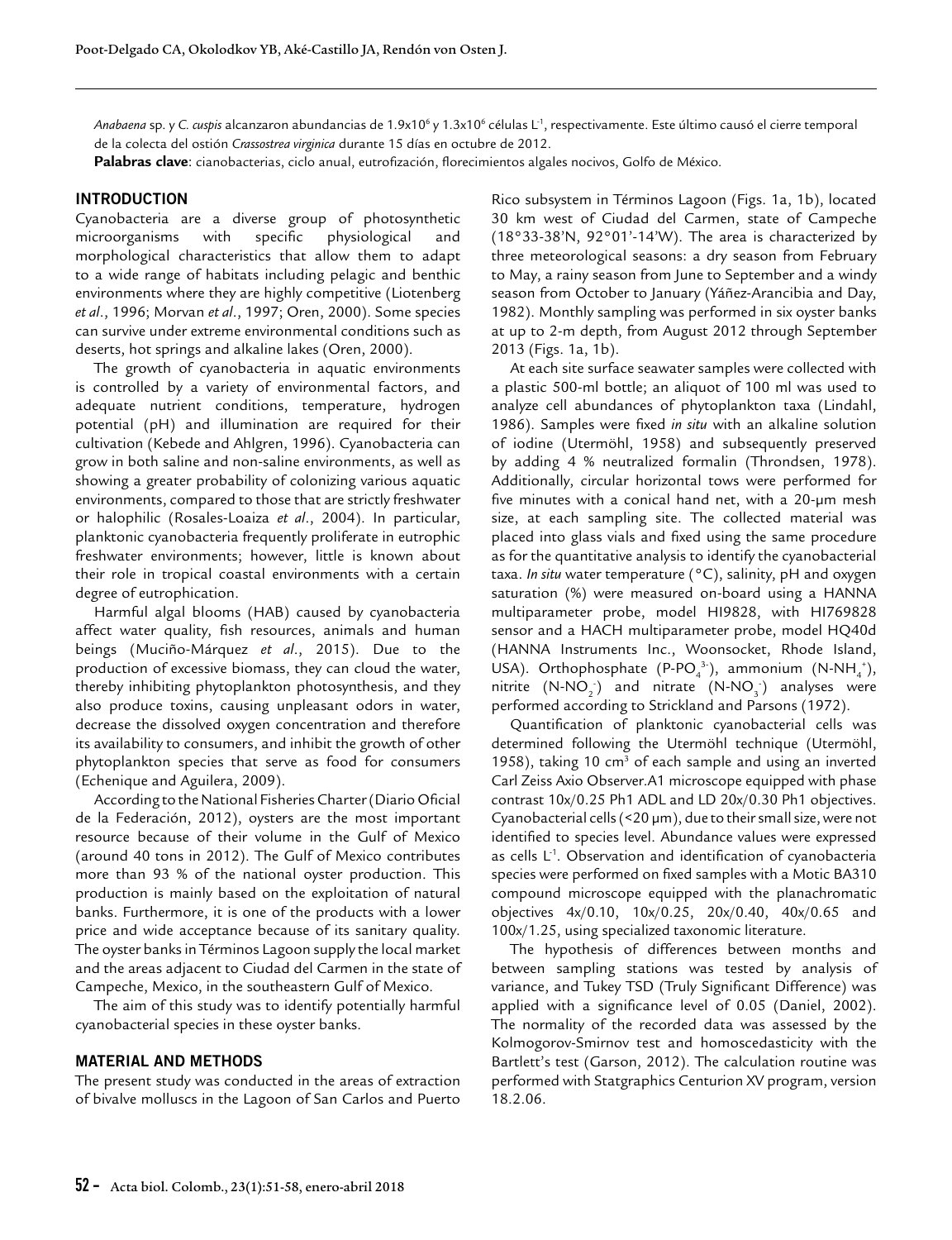

**Figure 1.** Study area: (a) the state of Campeche (shadowed), Mexico, and (a, b) location of sampling stations in oyster banks (square).

The presence and intensity of bloom of colonial or filamentous cyanobacteria were analyzed based on the ECOFRAME proposal (as described below) regarding the proportion of cyanobacteria and other major phytoplankton groups (Moss *et al*., 2003). The classification scheme for its application was modified for Términos Lagoon.

a) no aggregates are observed and there is no dominance (<95 %) of filaments or colonies of cyanobacteria;

b) the same situation as a), but surface formation of cyanobacteria is detected in a punctual or intermittent way; c) dominance of filaments or colonies of cyanobacteria (>95 %) is evident and/or frequent blooms occur;

d) they do not show aggregates; however, when blooms occur, observed by cell counting and are infrequent in time, there is a dominance of ≈40 % of filaments or colonies of cyanobacteria.

# **RESULTS**

### **Physical and chemical factors**

Water temperature showed a range of temporal variability of  $\pm$  3 °C. Minimum average values (26.8-27.3 °C) were recorded during the windy season and maximum average values (29.7-30.6 °C) during the rainy season (Table 1). Salinity minimum average values were measured in the windy

**Table 1.** Summary statistics (by meteorological season) of environmental variables and nutrients at six sampling sites in the oyster banks of Términos Lagoon, Campeche, Mexico, in 2012-2013 (mean, range and standard deviation).

|                  | Environmental variables |               |             |             | Nutrients (umol L-1) |                |               |               |
|------------------|-------------------------|---------------|-------------|-------------|----------------------|----------------|---------------|---------------|
| Season           | Т°С                     | Salinity      | pH          | D. O $(\%)$ | Nitrite              | <b>Nitrate</b> | Ammonium      | Phosphate     |
|                  | 30.2                    | 13.2          | 7.6         | 93.2        | 0.97                 | 2.20           | 2.10          | 0.30          |
| Rainy            | 29.7-30.6               | $11.6 - 14.3$ | $7.4 - 7.8$ | 88.4-96.3   | $0.30 - 3.40$        | 1.31-3.42      | 1.15-3.79     | $0.14 - 0.60$ |
|                  | $\pm 0.37$              | ±0.15         | ±0.15       | ±2.82       | ±1.26                | ±0.83          | ±1.12         | ±0.18         |
| Windy            | 27.0                    | 7.4           | 8.2         | 104.6       | 0.58                 | 1.09           | 3.16          | 0.38          |
|                  | 26.8-27.3               | $6.1 - 8.7$   | $7.9 - 8.4$ | 98.9-111.8  | 0.04-3.39            | $0.47 - 2.26$  | 2.80-3.64     | $0.20 - 0.63$ |
|                  | ±0.19                   | ±1.12         | ±0.18       | ±4.73       | ±1.24                | ±0.70          | ±0.31         | $\pm 0.17$    |
|                  | 28.0                    | 18.4          | 7.1         | 112.2       | 0.17                 | 0.78           | 1.80          | 1.05          |
| Dry              | 27.8-28.4               | 17.4-19.5     | $6.9 - 7.3$ | 106.2-118.2 | $0.07 - 0.35$        | $0.54 - 1.28$  | $1.62 - 2.05$ | $0.73 - 1.52$ |
|                  | ±0.25                   | $\pm 0.13$    | ±0.13       | ±5.03       | ±0.09                | ±0.28          | ±0.19         | $\pm 0.30$    |
| $SD \div$ season | $F = 260.1*$            | $F = 225.1*$  | $F = 64.8*$ | $F = 44.5*$ | $F = 53.3*$          | $F = 11.9*$    | $F = 6.5*$    | $F = 15.2*$   |

**\***Significant differences SD (*p*< 0.05, ANOVA nonparametric one-way) between the seasons.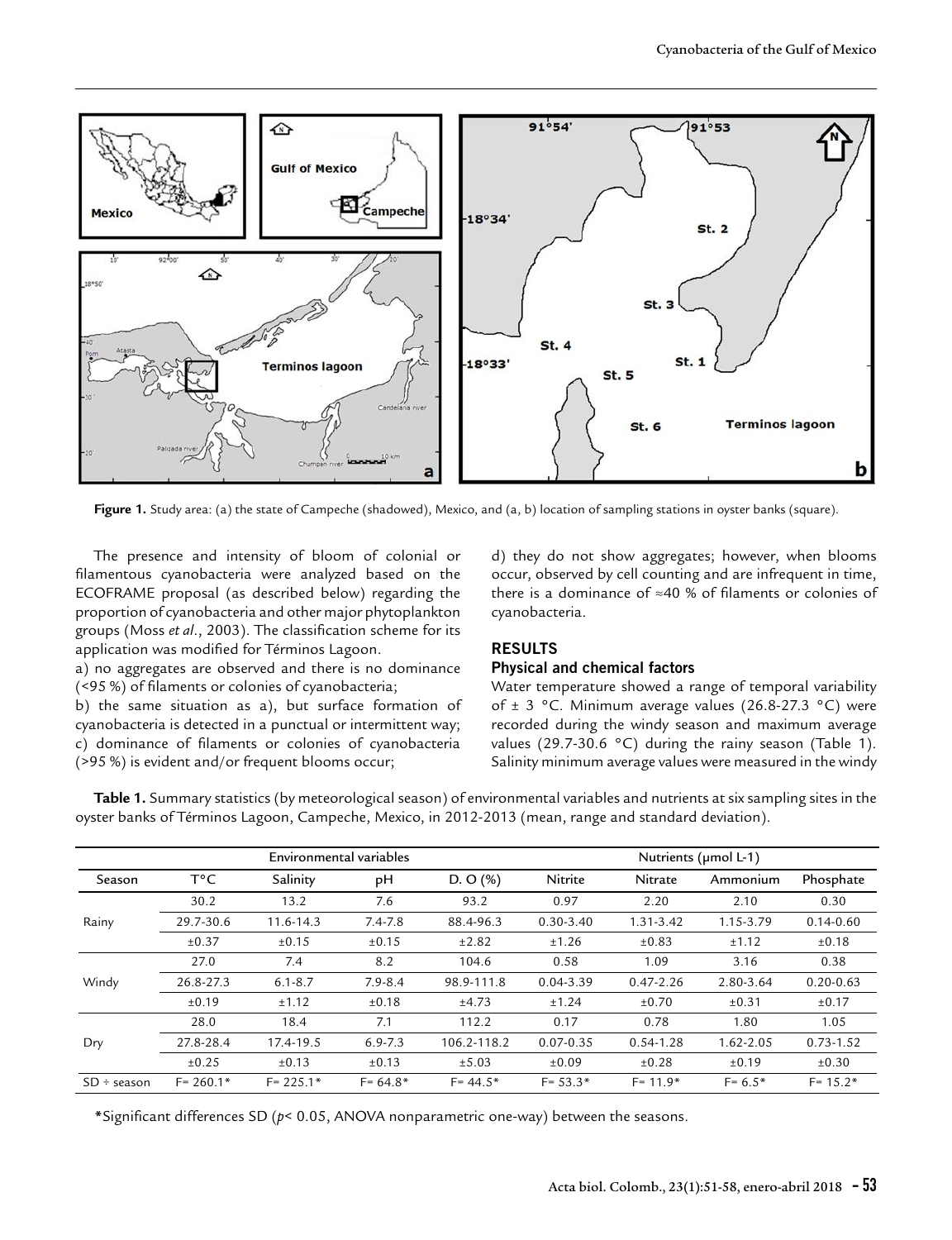season (6.1-8.7), and maximum average values during the dry season, with a range of 17.4-19.5 (Table 1). Minimum mean pH values were observed during the dry season (6.9- 7.3), while the maximum mean was registered during the windy season, with a range of 7.9-8.4 (Table 1). Minimum average oxygen saturation values were recorded in the rainy season (88.4-96.3 %), while maximum average values (106.2- 118.2 %) were observed in the dry season (Table 1). All the variables mentioned above showed significant differences between seasons (*p*< 0.05).

#### **Nutrients**

Variations in the concentrations of the inorganic nutrients were relatively wide (Table 1). Average concentrations of nitrite  $(N-NO_2^-)$  and nitrate  $(N-NO_3^-)$  were low throughout the study compared to ammonium. However, nitrite concentrations showed maximum values, ranging from 0.30 to 3.40 µmol  $L^1$ , in the rainy season (Table 1). Nitrate concentrations showed maximum values ranging from 1.31 to 3.42  $\mu$ mol L<sup>1</sup> in the rainy season and minimum values  $(0.54-1.28 \mu \text{mol L}^{-1})$  in the dry season (Table 1). Minimum  $\mathsf{a}$ mmonium  $(\mathsf{N}\text{-}\mathsf{NH}_{\mathsf{4}}^+)$  concentrations were observed in the dry season (1.62-2.05  $\mu$ mol L<sup>-1</sup>), while maximum concentrations (2.80-3.64  $\mu$ mol L<sup>-1</sup>) were observed in the windy season (Table 1). Orthophosphate  $($ P-PO $_4^{3}$  $)$ concentrations showed minimum average values (0.14-0.60  $\mu$ mol L<sup>-1</sup>) during the rainy season, while maximum average values (0.73-1.52 µmol  $L^{-1}$ ) were registered during the dry season (Table 1). All the variables mentioned above showed significant differences between seasons (*p*< 0.05).

#### **Cyanobacterial abundance**

Fourteen taxa were identified, of which *Anabaena* sp., *Merismopedia* sp., *Oscillatoria* sp. and *Cylindrospermopsis cuspis* formed blooms. Cyanobacterial abundance increased by orders of magnitude to  $10^6$  cells  $L^1$  in the windy season



**Figure 2.** Temporal variation of cell abundances of cyanobacteria in the oyster banks of Términos Lagoon, Campeche, Mexico, in 2012- 2013.

(October), and small peaks were also observed in the dry and rainy seasons (Fig. 2). Among cyanobacteria, the genus *Anabaena* Bory de Saint-Vincent was present throughout the study period, with a maximum abundance of 1.9x10<sup>6</sup> cells  $L^1$  and a minimum abundance of 3.6x10<sup>4</sup> cells  $L^1$  (Table 2, Fig. 4g). *Merismopedia* sp. and *Oscillatoria* sp. showed maximum abundances of  $1.0x10<sup>5</sup>$  and  $2.5x10<sup>5</sup>$  cells L<sup>-1</sup>, respectively, in the windy season (Table 2, Figs. 4d, 4e). During the windy season, a bloom of *Cylindrospermopsis cuspis* was recorded with  $1.3x10<sup>6</sup>$  cells L<sup>-1</sup>, and it lasted throughout the season with an abundance of up to 2.4x10<sup>3</sup> cells  $L^1$  (Table 2, Fig. 4a, c).

#### **Percentage of cyanobacteria**

The percentages of cyanobacteria with respect to the rest of phytoplankton were based on cell abundances (Fig. 3). At station S6 located at the entrance of the lagoon, a lower percentage of cyanobacteria (28 %) was observed (Fig. 3). Phytoplankton microalgal major groups showed the greatest contribution when cyanobacteria were not abundant. It should be noted that cyanobacteria were more frequent and with high abundances with only 14 species corresponding to 17 % of the total number of phytoplankton species.

**Table 2.** List of potentially harmful cyanobacteria observed at six sampling sites during three seasons in the oyster banks of Términos Lagoon, Campeche, Mexico, in 2012-2013.

| <b>Species</b>                                  | Rainy     | Windy      | Dry     |  |  |  |  |
|-------------------------------------------------|-----------|------------|---------|--|--|--|--|
| Maximum abundances (cells L-1).                 |           |            |         |  |  |  |  |
| Human potentially toxic species*                |           |            |         |  |  |  |  |
| Merismopedia sp.                                | 33,000    | 106,000    |         |  |  |  |  |
| Oscillatoria sp.                                | 83,000    | 258,000    | 195,000 |  |  |  |  |
| Anabaena sp.                                    | 1,941,000 | 36,000     | 485,000 |  |  |  |  |
| Cylindrospermopsis cuspis Ko-<br>márek et Kling |           | 13,248,000 |         |  |  |  |  |

**\***Species known as potentially toxic: microcystin LR, lipopolysaccharide (LPS), microcystin, anatoxin-a, anatoxin-a (S), saxitoxin, cylindrospermopsin, neusaxitoxin and neosaxitoxin (Bonilla, 2009).



**Figure 3.** Contribution of cyanobacteria (%) to the total microalgae abundance at stations S1-S6 in the oyster banks of Términos Lagoon, Campeche, Mexico, in 2012-2013.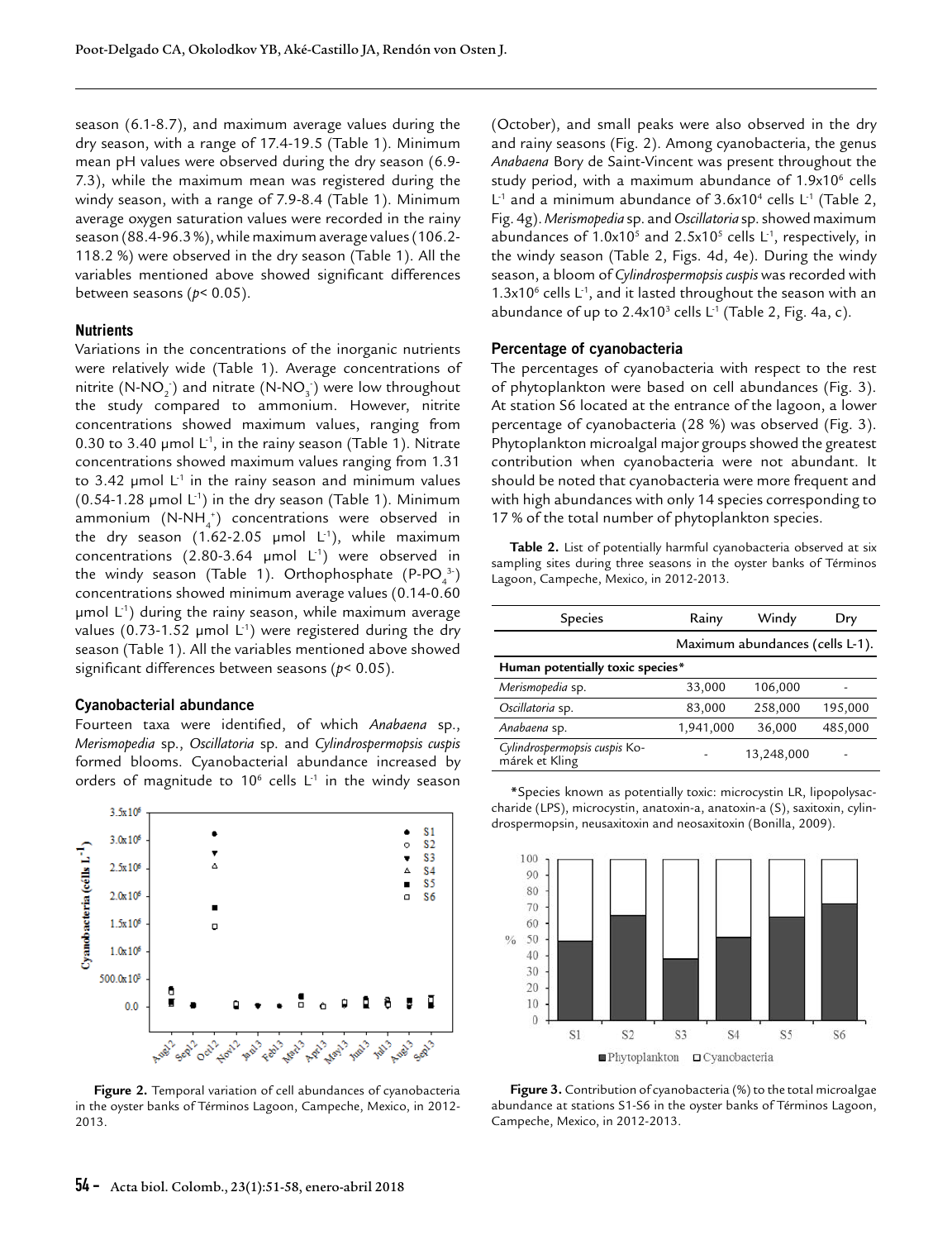

**Figure 4.** Micrographs of potentially harmful cyanobacteria in the oyster banks of Términos Lagoon, Campeche, Mexico: a, b) *Anabaena* spp.; c, d) *Cylindrospermopsis cuspis*; e) *Merismopedia* sp.; g) *Anabaena* sp. Scale bar =  $10 \mu m$ 

# **DISCUSSION**

The water temperature variation during the study period is in accordance with the values reported by Robadue *et al.* (2004) and Yáñez-Arancibia and Day (2005) for Términos Lagoon during at least 50 years, and, in general, it is characteristic of a subtropical marine environment. The salinity range, which varied seasonally, was highest during the rainy season. According to Ramos-Miranda *et al*. (2006), this reflects the seasonal change in insolation, which results in greater evaporation and hence in a higher concentration of salts in the dry months. During the rainy season, the high freshwater input from rainfall and/or water discharges inundates the entire lagoon, inducing a marked salinity gradient (Hernández-Guevara *et al*., 2008). Only the Palizada River discharges approximately 75 % of the total fresh water that reaches the lagoon increasing by 20 % in the elevation of the water surface of the lagoon (Bach *et al*.,

2005; Kuc-Castilla *et al*., 2015). This behavior was coinciding with that observed during the study period.

The values of pH and oxygen saturation suggested high activity of primary producers in the water column, resulting in changes in water quality (especially in pH and dissolved oxygen) as reported by Martínez-López *et al*. (2006), Hakspiel-Segura (2009) and Escobedo-Urías (2010) for coastal lagoons of the northwestern Mexican Pacific. The average values of nitrite, nitrate and ammonium recorded in different seasons were well below the values reported by Contreras-Espinoza *et al*. (1996), Herrera-Silveira *et al*. (2002) and Ramos-Miranda *et al*. (2006) for the southern Gulf of Mexico. However, the same pattern of high values in the rainy season, coupled with the proximity of river mouths with strong freshwater influence, can be seen (Yáñez-Arancibia and Day, 2005). High values of orthophosphate and silicate are associated with the period of increased river discharge determined by circulation and biogeochemical processes (Ramos-Miranda *et al*., 2006).

The tides, the discharge of fresh water and the local winds are linked to the period of high river discharge by rainfall enriching the waters at the entrance with new nutrients and causing high turbidity and low salinity (Yáñez-Arancibia and Day, 2005).

In the study area the presence of cyanobacteria is an anthropogenic pressure indicator. This feature is reinforced where salinity values are low and the relative proportion of cyanobacteria in biomass can be used as an indicator of eutrophication, as shown in Figure 3, where the highest percentages with respect to abundances were found at stations S1, S3 and S4, classified as brackish (salinity ≈14). This indicator has been reinforced because of the increase in terrestrial temperature, leading to an increase in cyanobacterial proliferations in continental ecosystems (Jöhnk *et al*., 2008), closely associated with eutrophication (Anderson *et al*., 2012). In general, cyanobacteria exhibit a cosmopolitan distribution, inhabiting hypersaline, marine and freshwater environments, and therefore have a wider range of habitats than phototrophic eukaryotes (Mur *et al*., 1999; Graham and Wilcox, 2000; Whitton and Potts, 2002; Ludeña-Hinojosa, 2007). Estuaries produce variations in salinity depending on the quantities of fresh water entering, and these changes give cyanobacteria an advantage over other competitors (Domingues *et al*., 2005, Lanzarot-Freudenthal, 2007).

In the study area cyanobacteria were present on the order of magnitude of 10<sup>6</sup> cells L<sup>-1</sup>, mainly due to Anabaena sp. and *Cylindrospermopsis cuspis* with abundances of 1.9x106 and 1.3x10<sup>6</sup> cells L<sup>-1</sup>, respectively. In October 2012, C. *cuspis* caused the temporary closure for 15 days of oyster (*Crassostrea virginica* Gmelin) harvesting (Poot-Delgado *et al*., 2016), decreed by Mexican governmental agencies based on the number of cells. Both species of cyanobacteria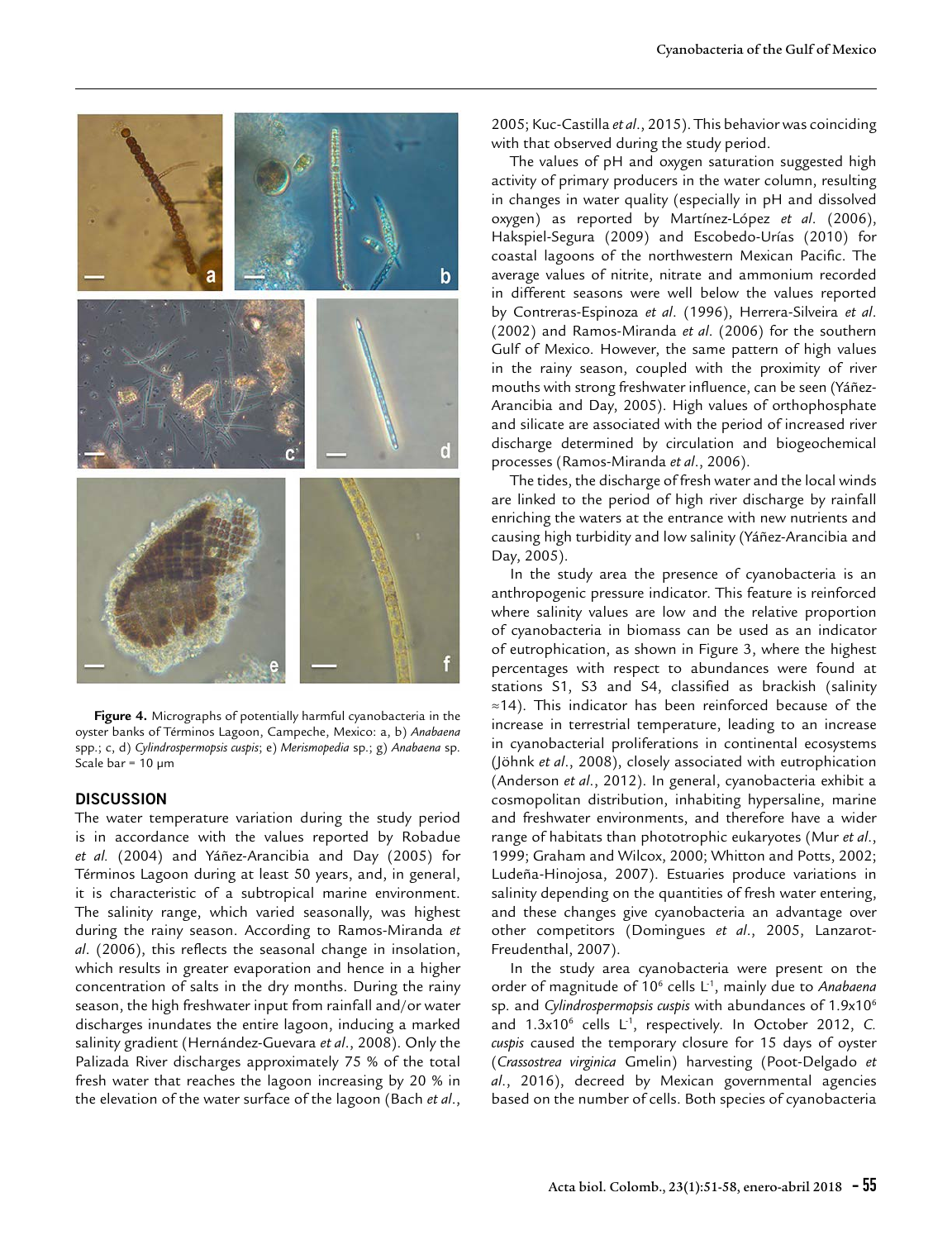have been recorded in the fluvial-lagoon subsystems Pom-Atasta and Palizada del Este, adjacent to the study area, with abundances of 1.5x10<sup>3</sup> and 0.5 to 8.2x10<sup>3</sup> cells  $L^1$ , respectively (Muciño-Márquez *et al*., 2014; Muciño-Márquez *et al*., 2015). *Cylindrospermopsis cuspis* was reported in the region of Los Tuxtlas in the southeastern part of the state of Veracruz (Komárek and Komárková-Legnerová, 2002; Komárek, 2003), with no apparent toxic episodes.

Cahuich-Sánchez (2016) performed a prospective study of lipophilic and hydrophilic marine toxins in *Crassostrea virginica* collected monthly during the period from 2012 to 2015 in the oyster field Playazo (station 6 in this study). He records the presence of diarrheic and other lipophilic toxins known as emerging toxins, due to the clinical signs observed in the mouse bioassay model, probably attributable to cyanobacteria. However, this must be confirmed by an analytical method (*e.g.*, HPLC-UV).

Cyanobacterial blooms have been recurring in various water bodies in the state of Veracruz, such as Catemaco Lake, where the mass proliferation of *Cylindrospermopsis raciborskii* (Wołosz.) Seenayya et Subba Raju was recorded, causing a high degree of bioaccumulation of the toxin cylindrospermopsin produced by this species throughout the food chain (Berry and Lind, 2010). In the coastal lagoon of Alvarado, *Dolichospermum flos-aquae* (Bréb. ex Bornet et Flahault) P. Wacklin, L. Hoffmann et J. Komárek recorded a bloom of 91x10<sup>6</sup> cells L<sup>-1</sup> in October 2013 (Aké-Castillo and Campos-Bautista, 2014).

Another species of cyanobacteria was *Merismopedia* sp. at the end of the rainy season (June-September) and dry season (February-May), with abundances of approximately  $10<sup>5</sup>$  cells L-1. According to Moreno-Ruíz (2000) and John *et al*. (2002), this is a genus indicative of water with moderate pollution. Some species of the genera of *Anabaena*, *Aphanizomenon*  Morren ex Bornet et Flahault*, Lyngbya* C. Agardh ex Gomont*, Microcystis* Lemmerm.*, Oscillatoria* Vaucher ex Gomont*, Phormidium* Kütz. ex Gomont and *Schizothrix* Kütz. ex Gomont produce compounds with an earthy and moldy odor (geosmin), representing a nuisance in the drinking water industry, growing areas and recreational lakes (Chorus and Bartram, 1999; Landsberg, 2002).

In recent decades cyanobacteria proliferations have increased markedly in continental freshwater and coastal marine ecosystems throughout the world, mainly due to increased eutrophication of water bodies (Chorus and Bartram, 1999; Acevedo-Torrano, 2012). However, despite their intrinsic importance, in Mexico the toxins produced by cyanobacteria have been reported during the last 15 years only from freshwater environments (Pica-Granados and Ramírez-Romero, 2012). Studies of cyanobacteria and their toxins in brackish and marine waters are therefore urgently needed.

# **CONCLUSIONS**

Temperature and salinity were characterized by marked seasonal differences. The values and oxygen saturation suggested a predominance of photosynthetic activity in the windy season (October-February). At stations S1-S6 cyanobacteria were present on orders of magnitude of 10<sup>6</sup> cells  $L^1$  in October 2012; however, they were notably absent in the windy season. *Anabaena* sp. and *Cylindrospermopsis*   $cuspis$  reached abundances of 1.9x10<sup>6</sup> and 1.3x10<sup>6</sup> L<sup>-1</sup> cells, respectively. *Cylindrospermopsis cuspis* caused a 15-day temporary closure of the oyster *Crassostrea virginica* extraction activity in October 2012.

# **ACKNOWLEDGMENTS**

We thank Sergio Poot-Delgado and Juan C. Lira-Hernández for providing support in the field, Martin Memije-Canepa for laboratory analyses of water samples, and Fausto R. Tafoya del Ángel for institutional coordination. We also thank Marcia M. Gowing from the University of California at Santa Cruz, California, USA, who kindly improved the writing style. The financial support given to FOMIX-CONACYT-Campeche State Government project "Determinación del estado sanitario de los complejos ostricolas del municipio del Carmen" (2012-2014) given to JRO is much appreciated. Anonymous reviewers kindly improved the manuscript.

#### **CONFLICT OF INTEREST**

The authors declare that there is no conflict of interest.

#### **REFERENCES**

- Acevedo-Torrano V. Floraciones de cianobacterias en el Uruguay: niveles guía y descriptores ambientales (tesis profesional). Montevideo, Uruguay: Facultad de Ciencias, Universidad de la República; 2012. 49 p.
- Aké-Castillo JA, Campos-Bautista G. Bloom of *Dolichospermum flos-aquae* in a coastal lagoon in the southern Gulf of Mexico. HAN. 2014;9,12.
- Anderson DM, Cembella AD, Hallegraeff GM. Progress in understanding harmful algal blooms: paradigm shifts and new technologies for research, monitoring, and management. Ann Rev Mar Sci. 2012;4:143-176. Doi:10.1146/annurev-marine-120308-081121
- Bach L, Calderón R, Cepeda MF, Oczkowski A, Olsen SB, Robadue D. Resumen del perfil de primer nivel del sitio Laguna de Términos y su cuenca, México. 1 ed. Narragansett: Coastal Resources Center, University of Rhode Island; 2005. 30 p.
- Berry JP, Lind O. First evidence of "paralytic shellfish toxins" and cylindrospermopsin in a Mexican freshwater system, Lago Catemaco, and apparent bioaccumulation of the toxins in "tegogolo" snails (*Pomacea patula catemacensis*). Toxicon. 2010;55:930-938. Doi:10.1016/j. toxicon.2009.07.035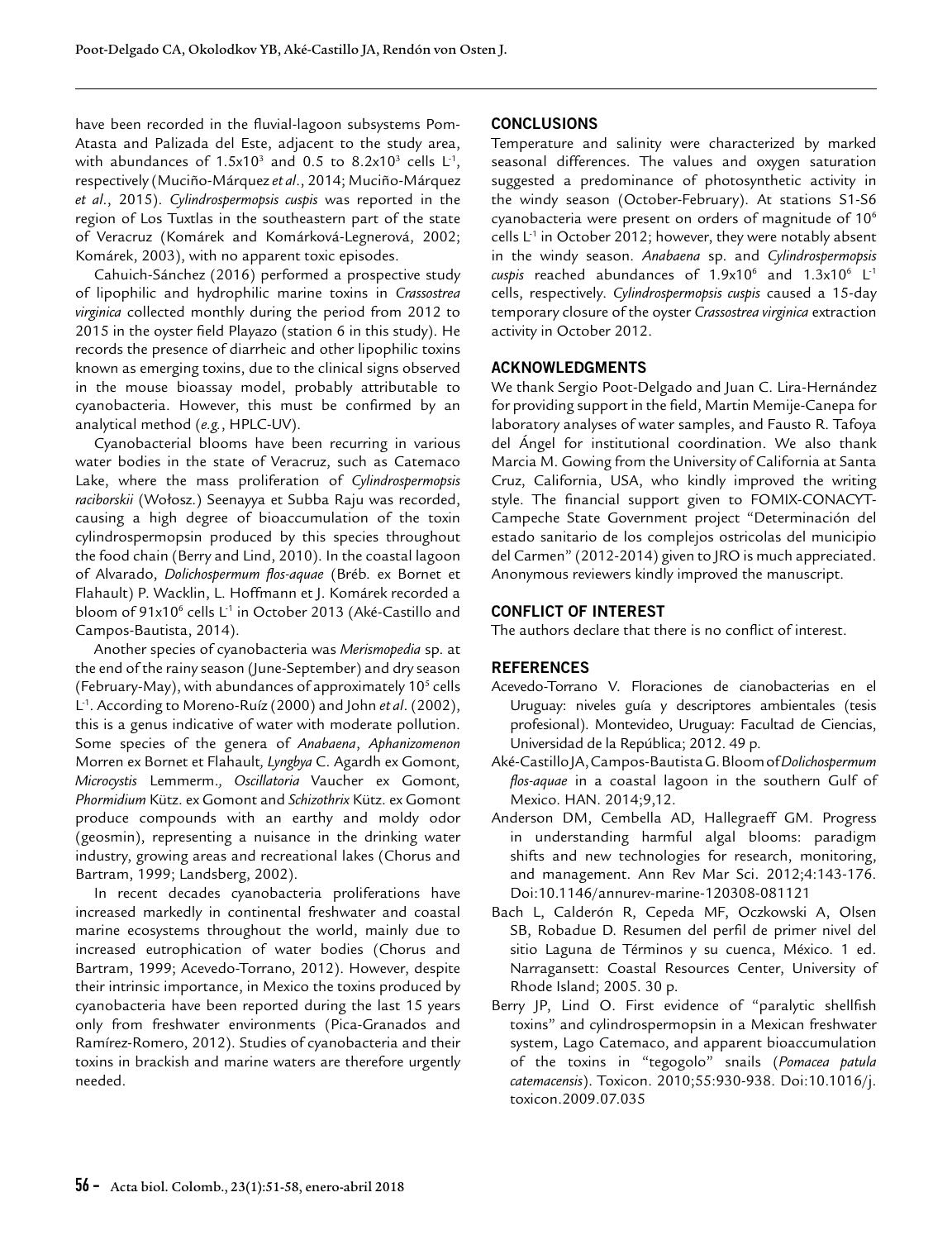- Bonilla S, editor. Cianobacterias planctónicas del Uruguay: Manual para la identificación y medidas de gestión. Documento Técnico PHI-LAC 16. Montevideo, Uruguay: UNESCO; 2009. 96 p.
- Cahuich-Sánchez YR. Evaluación de toxinas lipofílicas e hidrofílicas en el "ostión americano" *Crassostrea virginica* y el pez "torito" *Acanthostracion quadricornis* de las costas de Campeche (tesis profesional). Champotón, Campeche, México: Instituto Tecnológico Superior de Champotón; 2016. 105 p.
- Chorus I, Bartram J, editors. Toxic cyanobacteria in water: A guide to their public health consequences, monitoring and management. London, New York, UK, USA: E y FN Spon; 1999. 400 p.
- Contreras-Espinoza F, Castañeda LO, Torres-Alvarado R, Gutiérrez MF. Nutrientes en 39 lagunas costeras mexicanas. Rev Biol Trop. 1996;44(2):417-425.
- Daniel WW. Bioestadística. Base para el análisis de las ciencias de la salud. 4 ed. México: Editorial Limusa Wiley; 2002. 915 p.
- Diario Oficial de la Federación. Acuerdo por el que se da a conocer la actualización de la Carta Nacional Pesquera. México, D.F., México: Secretaria de Agricultura, Ganadería, Desarrollo Rural, Pesca y Alimentación; 2012. 236 p.
- Domingues RB, Barbosa A, Galvão H. Nutrients, light and phytoplankton succession in a temperate estuary (the Guadiana, south-western Iberia). Estuar Coast Shelf Sci. 2005;64(2-3):249-260. Doi:[10.1016/j.ecss.2005.02.017](https://doi.org/10.1016/j.ecss.2005.02.017)
- Echenique RO, Aguilera A. Floraciones de Cyanobacteria toxígenas en la República Argentina: antecedentes. In: Giannuzzi L, Colombi A, Pruyas T, Aun A, Rujana M, Falcione M, Zubieta J, editors. Cianobacterias y cianotoxinas: identificación, toxicología, monitoreo y evaluación de riesgo. Corrientes, Provincia de Corrientes, Argentina: Moglia Impresiones; 2009. p. 37-51.
- Escobedo-Urías D. Diagnóstico y descripción del proceso de eutrofización en lagunas costeras del norte de Sinaloa (tesis doctoral). La Paz, Baja California Sur, México: Centro Interdisciplinario de Ciencias Marinas-Instituto Politécnico Nacional; 2010. 298 p.
- Garson D. Testing statistical assumptions. 1 ed. Raleigh, North Carolina, USA: Statistical Associates Publishing; 2012; 52 p.
- Graham L, Wilcox W. Algae. 1 ed. Upper Saddle River, New Jersey, USA: Prentice Hall; 2000; 720 p.
- Hakspiel-Segura C. Variación estacional de la trama trófica microbiana en la laguna de Macapule, Sinaloa (tesis de maestría). La Paz, Baja California Sur, México: Centro Interdisciplinario de Ciencias Marinas-Instituto Politécnico Nacional; 2009. 189 p.
- Hernández-Guevara NA, Ardisson PL, Pech D. Temporal trends in benthic macrofauna composition in response to

seasonal variation in a tropical coastal lagoon, Celestun, Gulf of Mexico. Mar Freshwater Res. 2008;59:772-779. Doi:[10.1071/MF07189](https://doi.org/10.1071/MF07189)

- Herrera-Silveira JA, Silva-Casarín R, Alfonso de Almeida PS, Villalobos-Zapata GJ, Medina-Gómez I, Espinal-González JC. *et al*. Análisis de la calidad ambiental usando indicadores hidrobiológicos y modelo hidrodinámico actualizado de laguna de Términos, Campeche. Mérida, Yucatán, México: Informe Técnico. CINVESTAV-Mérida, EPOMEX-Campeche, UNAM-México, D.F., México; 2002. 187 p.
- John DM, Whitton BA, Brook AJ. The freshwater algal flora of the British Isles. 1 ed. Cambridge, UK: Cambridge University Press; 2002; 702 p.
- Jöhnk KD, Huisman J, Sharples J, Sommeijer B, Visser PM, Stroom JM. Summer heatwaves promote blooms of harmful cyanobacteria. Glob Change Biol. 2008;14:495- 512. Doi:10.1111/j.1365-2486.2007.01510.x
- Kebede E, Ahlgren G. Optimum growth conditions and light utilization efficiency of *Spirulina platensis* (=*Arthrospira fusiformis*) (Cyanophyta) from Laka Chitu, Ethiopia. Hydrobiologia. 1996;332:99-109. Doi:10.1007/ BF00016689
- Komárek J. Coccoid and colonial cyanobacteria. In: Wehr JD, Sheath RG, editors. Freshwater algae of North America. Ecology and classification. London, UK: Academic Press; 2003. p. 59-116.
- Komárek J, Komárková-Legnerová J. Preparation of the world cyanobacterial database. In: Shimura J, Wilson KL, Gordon D, editors. Proceedings of the 2nd International Workshop of Species 2000. Res Rep NIES. Tsukuba, Ibaraki, Japan; 2002;171:64-69.
- Kuc-Castilla AG, Posada-Vanegas G, Vega-Serratos BE. Evaluación hidrodinámica de la laguna de Términos. In: Ramos-Miranda J, Villalobos-Zapata GJ, editors. Aspectos socioambientales de la región de la laguna de Términos, Campeche. Campeche, Campeche, México: Universidad Autónoma de Campeche; 2015. p. 145-166.
- Landsberg JH. The effects of harmful algal blooms on aquatic organisms. Rev Fish Sci. 2002;10(2):113-390. Doi:10.1080/20026491051695
- Lanzarot-Freudenthal MP. Cianobacterias tóxicas y mortandades en mesa de fauna salvaje en las marismas de Doñana (tesis de doctorado). Madrid, España: Universidad Complutense de Madrid; 2007. 162 p.
- Lindahl O. A dividable hose for phytoplankton sampling. In: Report of the Working Group on Phytoplankton and Management of Their Effects. International Council for the Exploration of the Sea, C.M. 1986/L: 26, Annex 3. 1986; 3 p.
- Liotenberg S, Campbell D, Rippka R, Houmard J, de Marsac NT. Effect of the nitrogen source on phycobiliprotein synthesis and cell reserves in a chromatically adapting